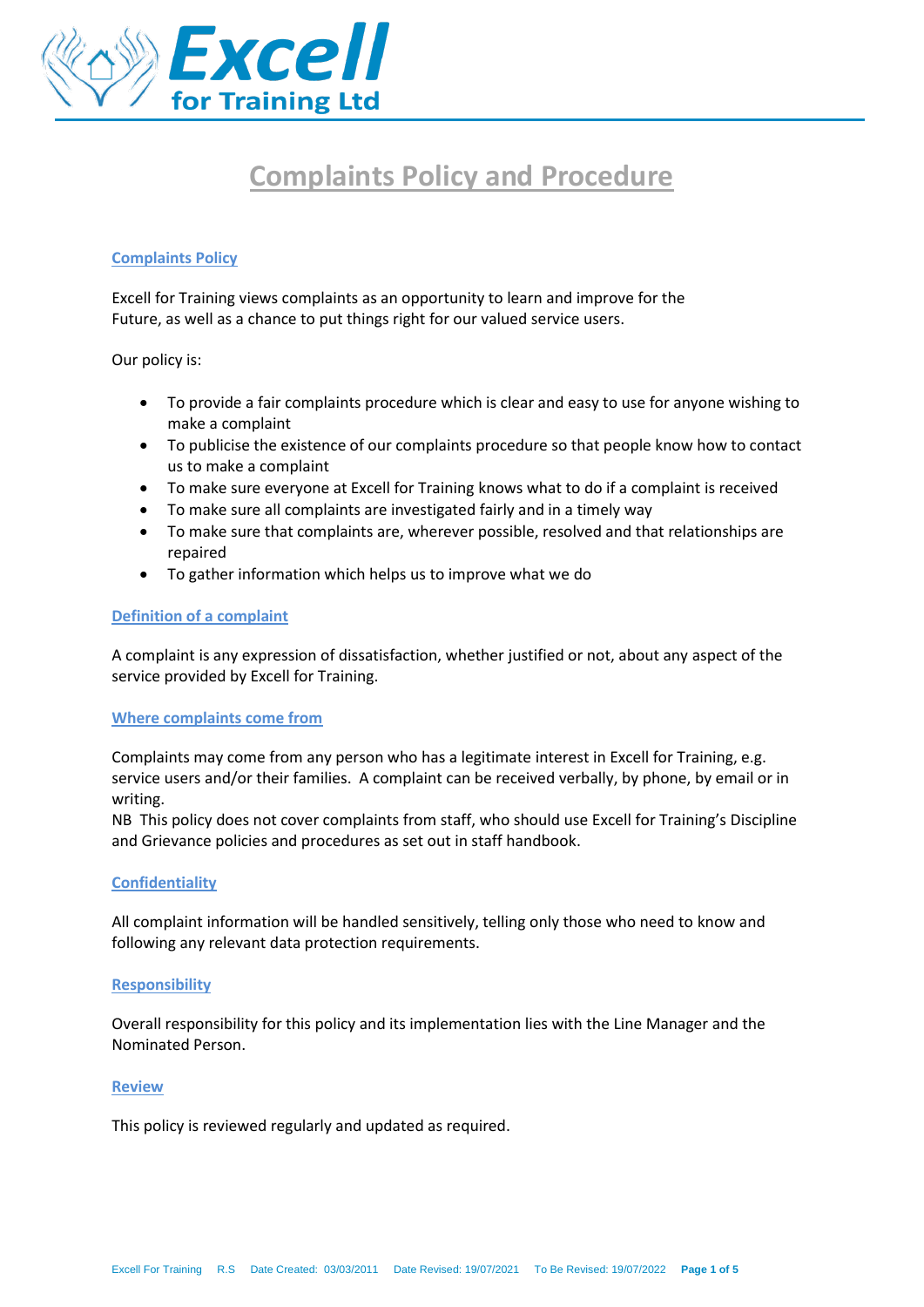

#### **Complaints procedure of Excell for Training**

## **Contact details for complaints**  Written complaints may be sent to Excell for Training at:

Excell for Training Ltd 97 High Street Mosborough Sheffield S20 5AF

or by e-mail at [info@excellfortraining.co.uk](mailto:info@excellfortraining.co.uk)

Verbal complaints may be made by phone to 0114 553 6666 or in person to any of Excell for Training's management or staff.

## **Receiving complaints**

Complaints may arrive through channels publicised for that purpose or through any other contact details or opportunities the complainant may have.

Complaints received by telephone or in person need to be recorded.

The person who receives a phone or in person complaint should:

- Write down the facts of the complaint
- Take the complainant's name, address and telephone number
- Note down the relationship of the complainant to Excell for Training
- Tell the complainant that we have a complaints procedure
- Tell the complainant what will happen next and how long it will take
- Where appropriate, ask the complainant to send a written account by post or by email so that the complaint is recorded in the complainant's own words.

For further guidelines about handling verbal complaints, see **Appendix 1**

## **Resolving complaints**

## *Stage One*

- In many cases, a complaint is best resolved by the person responsible for the issue being complained about. If the complaint has been received by that person, they may be able to resolve it swiftly and should do so if possible and appropriate.
- Whether or not the complaint has been resolved, the complaint information should be passed to the Line Manager as soon as is practicably possible but within one week.
- On receiving the complaint, the Manager will record it in the complaints log. If it has not already been resolved, they delegate an appropriate person to investigate it and to take appropriate action.
- If the complaint relates to a specific person, they should be informed and given a fair opportunity to respond.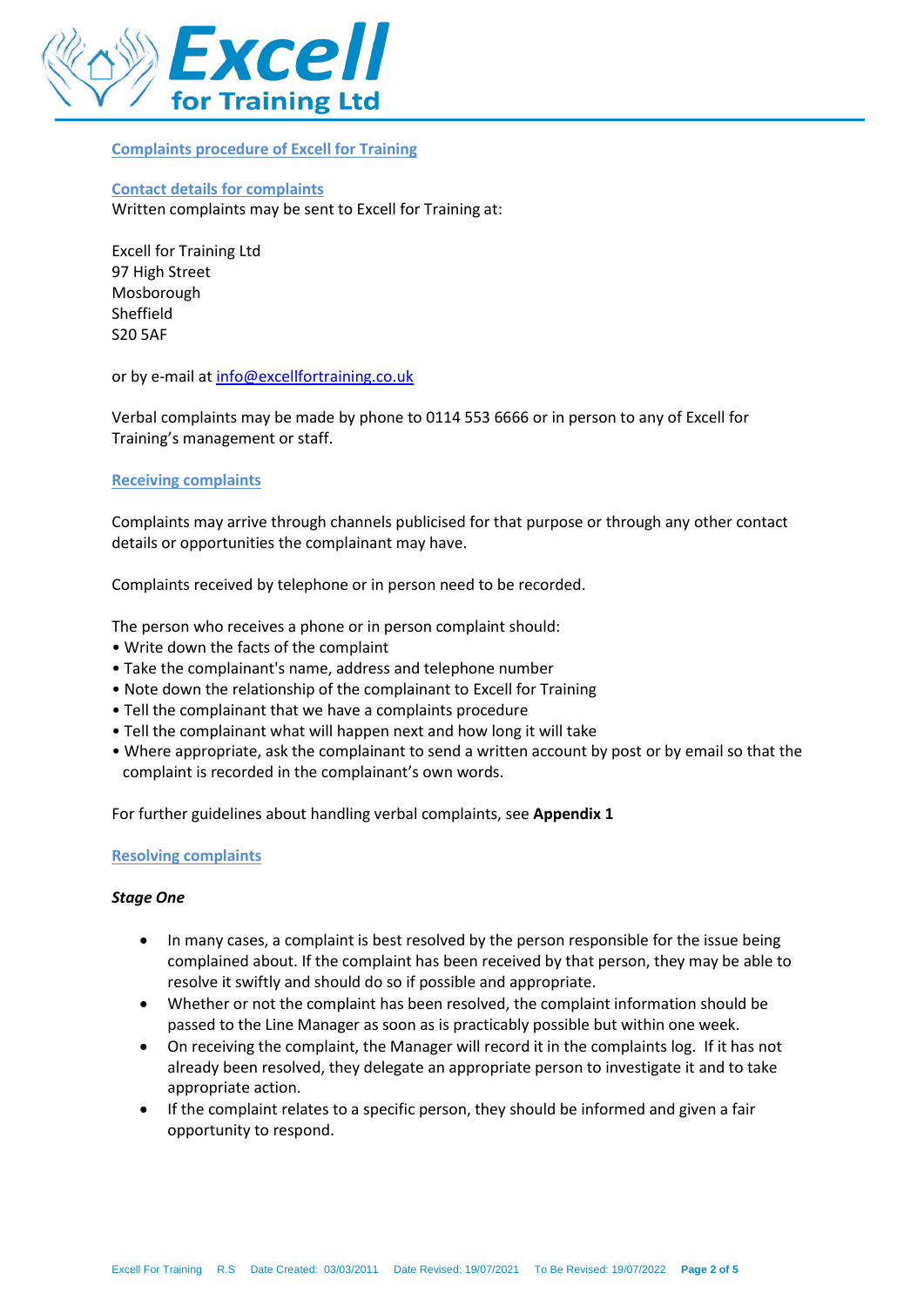

- Complaints should be acknowledged by the person handling the complaint within a week. The acknowledgement should say who is dealing with the complaint and when the person complaining can expect a reply. A copy of this complaints procedure should be attached.
- Ideally complainants should receive a definitive reply within four weeks. If this is not possible because for example, an investigation has not been fully completed, a progress report should be sent with an indication of when a full reply will be given.
- Whether the complaint is justified or not, the reply to the complainant should describe the action taken to investigate the complaint, the conclusions from the investigation, and any action taken as a result of the complaint.

## *Stage Two*

- If the complainant feels that the problem has not been satisfactorily resolved at Stage One, they can request that the complaint is reviewed at Board level. At this stage, the complaint will be passed to the Managing Director. Should the complaint involve the Managing Director another member of the management team will review the complaint.
- The request for Board level review should be acknowledged within a week of receiving it. The acknowledgement should say who will deal with the case and when the complainant can expect a reply.
- The Managing Director or management team (where applicable) may investigate the facts of the case themselves or delegate a suitably senior person to do so. This may involve reviewing the paperwork of the case and speaking with the person who dealt with the complaint at Stage One.
- If the complaint relates to a specific person, they should be informed and given a further opportunity to respond.
- The person who dealt with the original complaint at Stage One should be kept informed of what is happening.
- Ideally complainants should receive a definitive reply within four weeks. If this is not possible because for example, an investigation has not been fully completed, a progress report should be sent with an indication of when a full reply will be given.
- Whether the complaint is upheld or not, the reply to the complainant should describe the action taken to investigate the complaint, the conclusions from the investigation, and any action taken as a result of the complaint.
- The decision taken at this stage is final, unless the Board decides it is appropriate to seek external assistance with resolution.

*You may wish to consult a national body or other independent organisation i.e. ACAS, CAB.*

## **Further Stages**

Where applicable, Funded learners have the option to raise their complaint with the funding organisation using their own complaints procedure, Excell For Training will assist where possible to help the complainant find the information.

Where applicable, should the complainant be unsatisfied with the final decision from Stage Two the complainant can complain to the relevant awarding body using their own complaints procedure, these details can be found on the awarding bodies' websites, Excell For Training will assist where possible to help the complainant find the information.

Should the complainant still be unsatisfied with the final decision from the awarding body they can raise the complaint with the Qualification Regulator.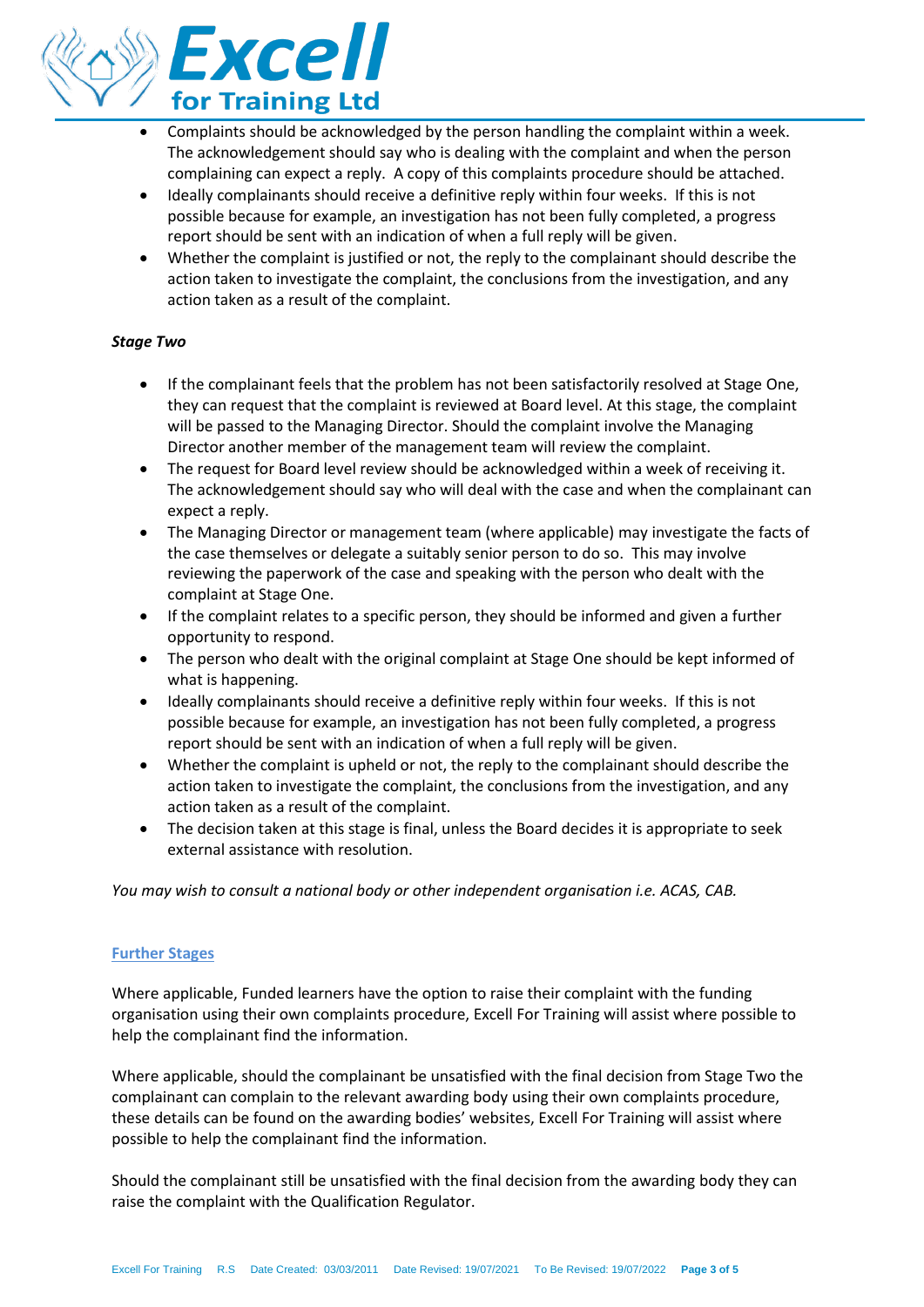

#### **Variations of the complaint procedure**

The Board may vary the procedure for good reason. This may be necessary to avoid a conflict of interest, for example, a complaint about the Managing Director should not also have the Managing Director as the person leading a Stage Two review.

**Monitoring and learning from complaints** 

Complaints are reviewed annually to identify any trends which may indicate a need to take further action.